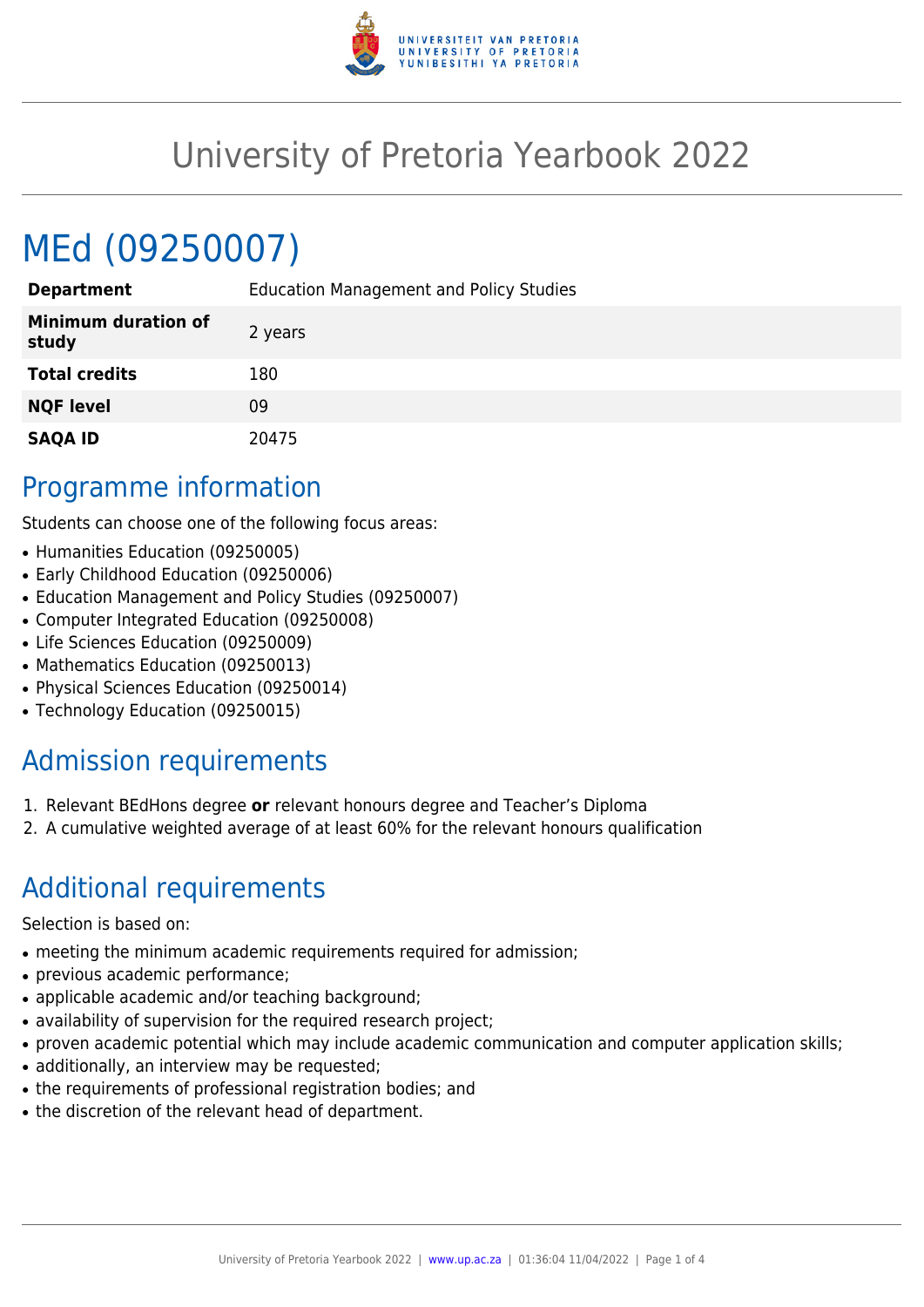

### Other programme-specific information

- Renewal of registration after the two-year period is permitted only under special circumstances in which case the head of department may give approval for a limited fixed extension of this period in terms of the set procedures.
- Students will be granted two opportunities to pass NMQ 801. Unsuccessful candidates will not be allowed to continue with the programme.
- This requirement applies to both the full research as well as the coursework master's degrees.

### Research information

All master's students must submit a dissertation or a mini-dissertation and must pass Research Proposal (NMQ 801). For the MEd research degree programmes, a dissertation on a topic approved by the Dean on the recommendation of the relevant head of department must be submitted, following the approval of a complete research proposal. A literature study is not acceptable.

- Each successful student must submit a bound paper copy as well as two electronic copies of the approved minidissertation/dissertation to the Head: Student Administration in the format specified by the Faculty and in accordance with the minimum standards set by the Department of Library Services (see <http://upetd.up.ac.za/authors/ publish/ standards.htm#specs>), before 15 February for the Autumn graduation ceremonies and before 15 July for the Spring graduation ceremonies. Failure to meet these deadlines will result in the degree being awarded during a subsequent series of graduation ceremonies
- All students have to submit a research proposal during the first year of registration and defend it successfully before a panel of examiners appointed by the Dean, in collaboration with the relevant head of department, Supervisor and Research Coordinator, before they can start with the research.
- Students have to apply for ethical clearance to the relevant head of department and Ethics Committee and only commence with field work once the application for ethical clearance has been approved by the Ethics Committee.
- Students have to present a progress report on the research to the supervisor annually. Continued reregistration depends on satisfactory annual progress.
- All students have to attend the research capacity building sessions on quantitative and qualitative research at master's level.

### Pass with distinction

The MEd degree is conferred with distinction on a student who obtains at least 75% in the dissertation.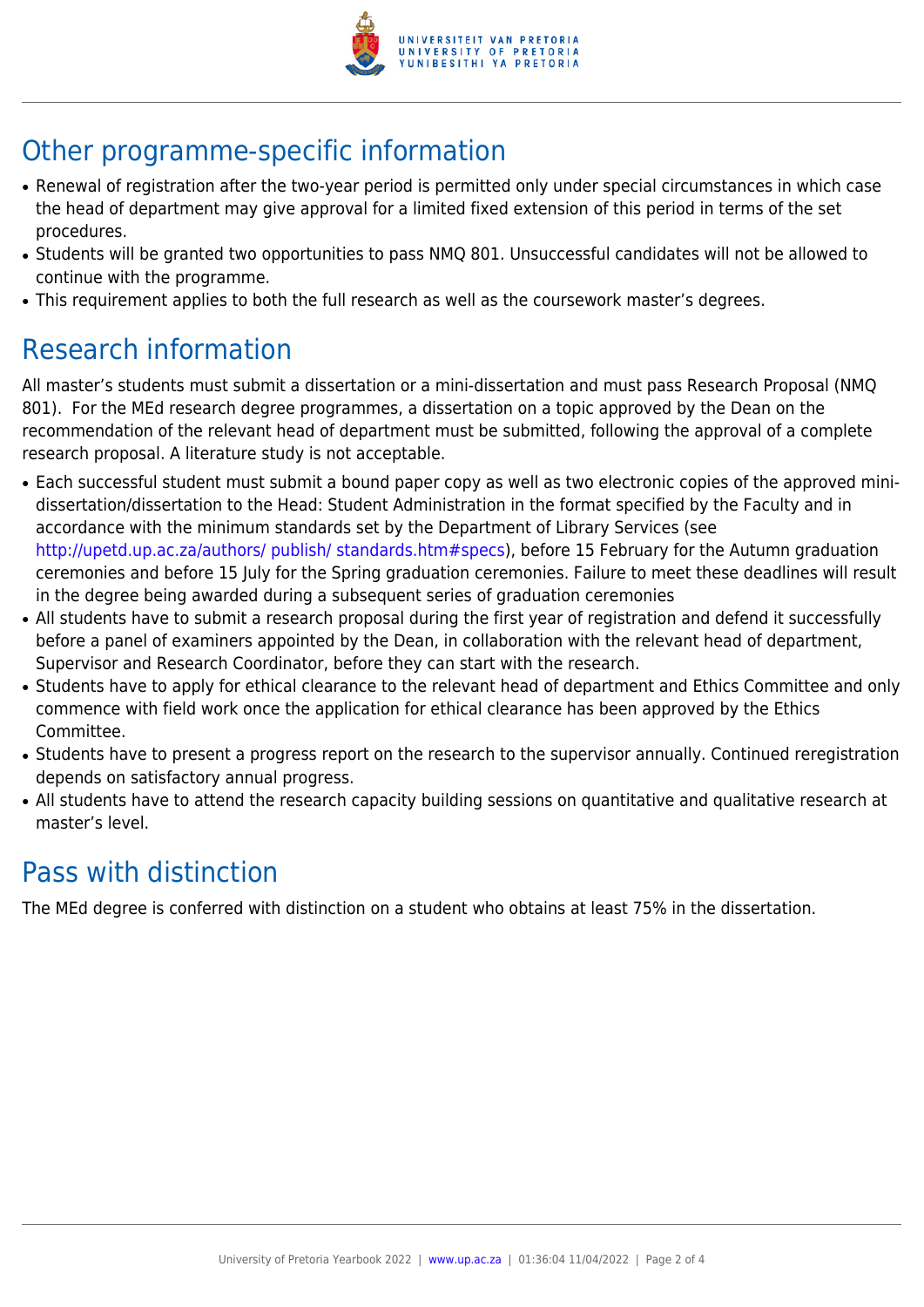

### Curriculum: Year 1

**Minimum credits: 180**

#### **Fundamental modules**

[Research proposal 801](https://www.up.ac.za/mechanical-and-aeronautical-engineering/yearbooks/2022/modules/view/NMQ 801) (NMQ 801) - Credits: 0.00

#### **Core modules**

[Dissertation: Education management and policy studies 891](https://www.up.ac.za/mechanical-and-aeronautical-engineering/yearbooks/2022/modules/view/OWB 891) (OWB 891) - Credits: 180.00